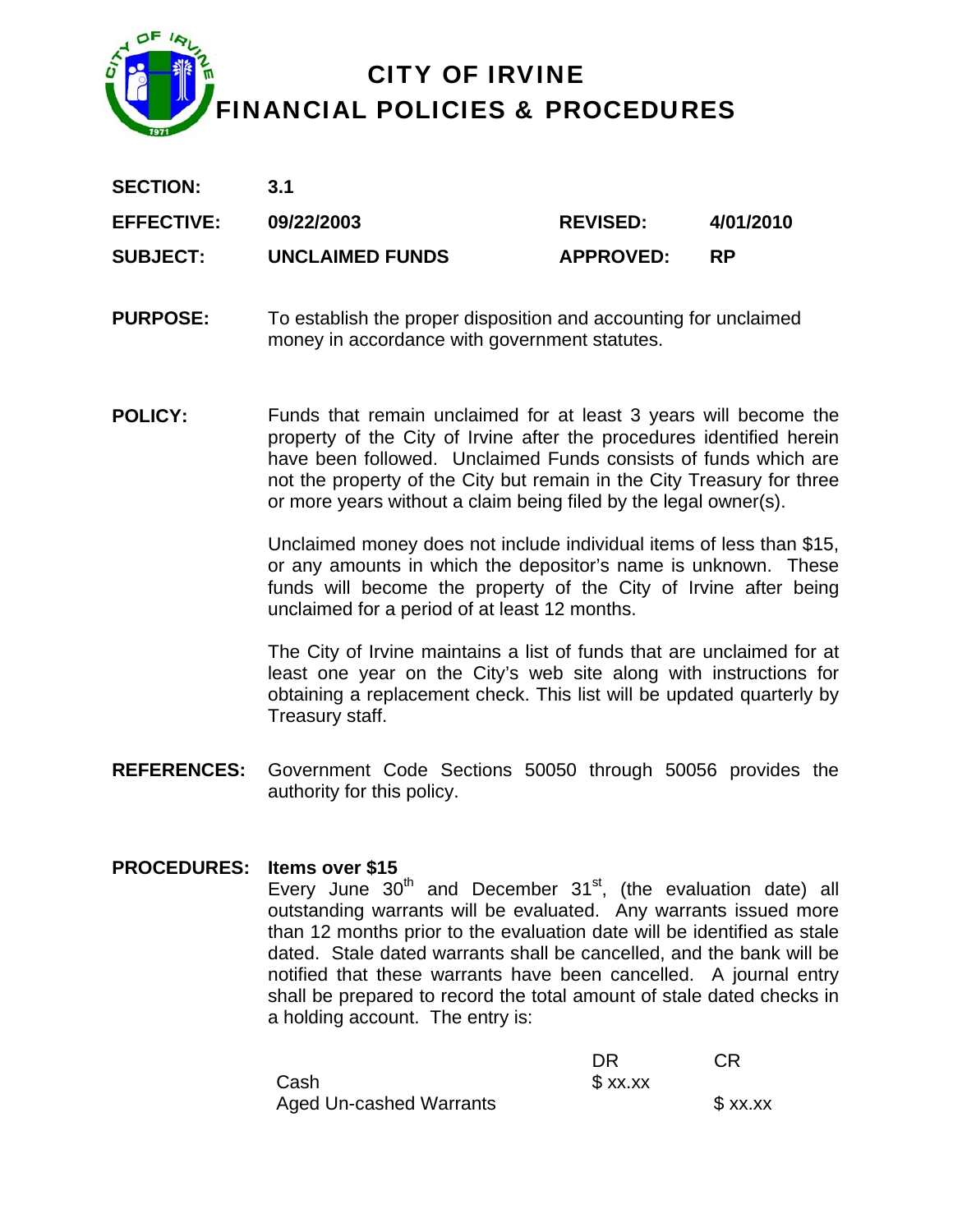# FINANCIAL POLICIES & PROCEDURES Section 3.1 – Unclaimed Funds

**PROCEDURES CONTINUED:**  A list of the stale dated warrants containing the warrant number, issue date, amount and payee shall be maintained by Treasury staff. If a cancelled warrant is presented, or the payee files a claim after cancellation, the warrant shall be re-issued by debiting the Aged Uncashed Warrants account, and the original warrant shall be removed from the stale dated list.

> Also on June 30 and December 31, the stale dated list shall be evaluated to determine which warrants are more than three years old from the date of issue. Warrants that are more than three years old will be handled as follows:

- A notice must be published once a week for two consecutive weeks in a newspaper of general circulation in Irvine stating the payee, the amount, the fund in which the money is held, and that it is proposed that the money will become the property of the City of Irvine on a specific date (not less than 45 nor more than 60 days after the first publication). See Attachment A for an example.
- Upon or prior to publication, a party of interest may file a claim for the funds with the Manager of Fiscal Services. The claim must contain the claimant's name, address, amount, tax identification number and grounds for the claim and must be submitted and accepted before the date identified in the notice as the date the funds become property of the City of Irvine. The Manager of Fiscal Services can require additional information to help substantiate the claim.
- On the day identified in the notice, the total dollar amount (on which no claims were filed) becomes the property of the City. A journal entry will be prepared to recognize the revenue. The entry is:

|                                | DR      | СR        |
|--------------------------------|---------|-----------|
| <b>Aged Un-cashed Warrants</b> | \$xx.xx |           |
| Miscellaneous Revenue          |         | $$$ xx.xx |

If the warrants were originally issued from Special Funds, the City Council may authorize the transfer of those funds to the General Fund.

#### **Items under \$15 or items where the depositor is unknown**

Every June  $30<sup>th</sup>$  and December  $31<sup>st</sup>$ , (the evaluation date) all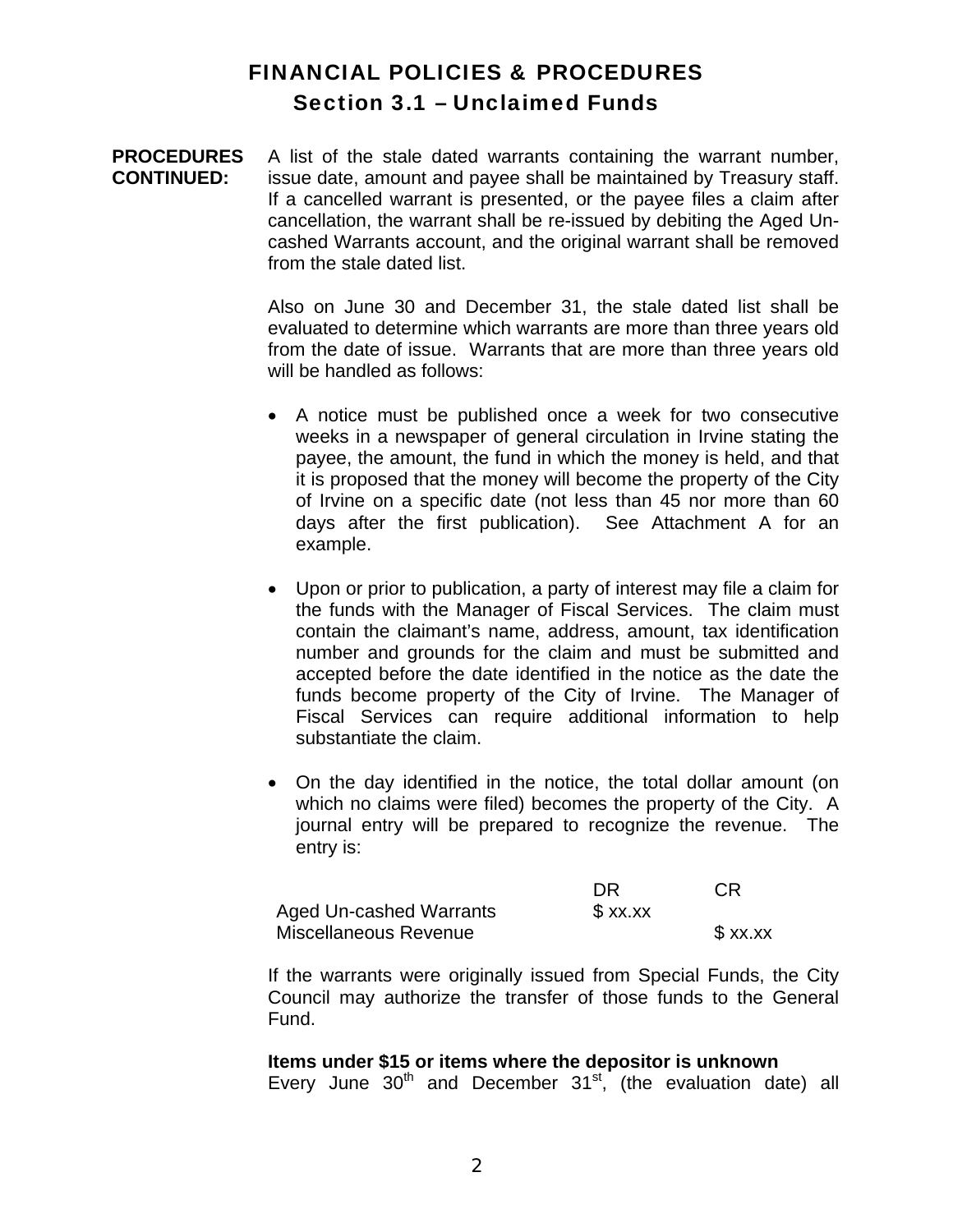# FINANCIAL POLICIES & PROCEDURES Section 3.1 – Unclaimed Funds

**PROCEDURES CONTINUED:**  outstanding warrants under \$15.00 or where the depositor is unknown will be identified. Any warrants issued more than 12 months prior to the evaluation date will become the property of the City of Irvine. The warrants will be cancelled, and the bank will be notified that these warrants have been cancelled. A journal entry shall be prepared to record the total amount of these warrants as revenue. The entry is:

|                       | DR        | CR      |
|-----------------------|-----------|---------|
| Cash                  | $$$ xx.xx |         |
| Miscellaneous Revenue |           | \$xx.xx |

**GLOSSARY:** *Unclaimed Money* – Unclaimed Money consists of funds which are not the property of the City but remain in the City Treasury for three or more years without a claim being filed by the legal owner(s). Unclaimed money does not include individual items of less than \$15, any amounts in which the depositor's name is unknown, or restitution to victims.

> *Warrant* – Instrument issued to pay for goods and/or services rendered, issue refunds, etc. (i.e. a check).

**ATTACHMENT:** 1 – Sample Notice 2 – Unclaimed Funds Claim Form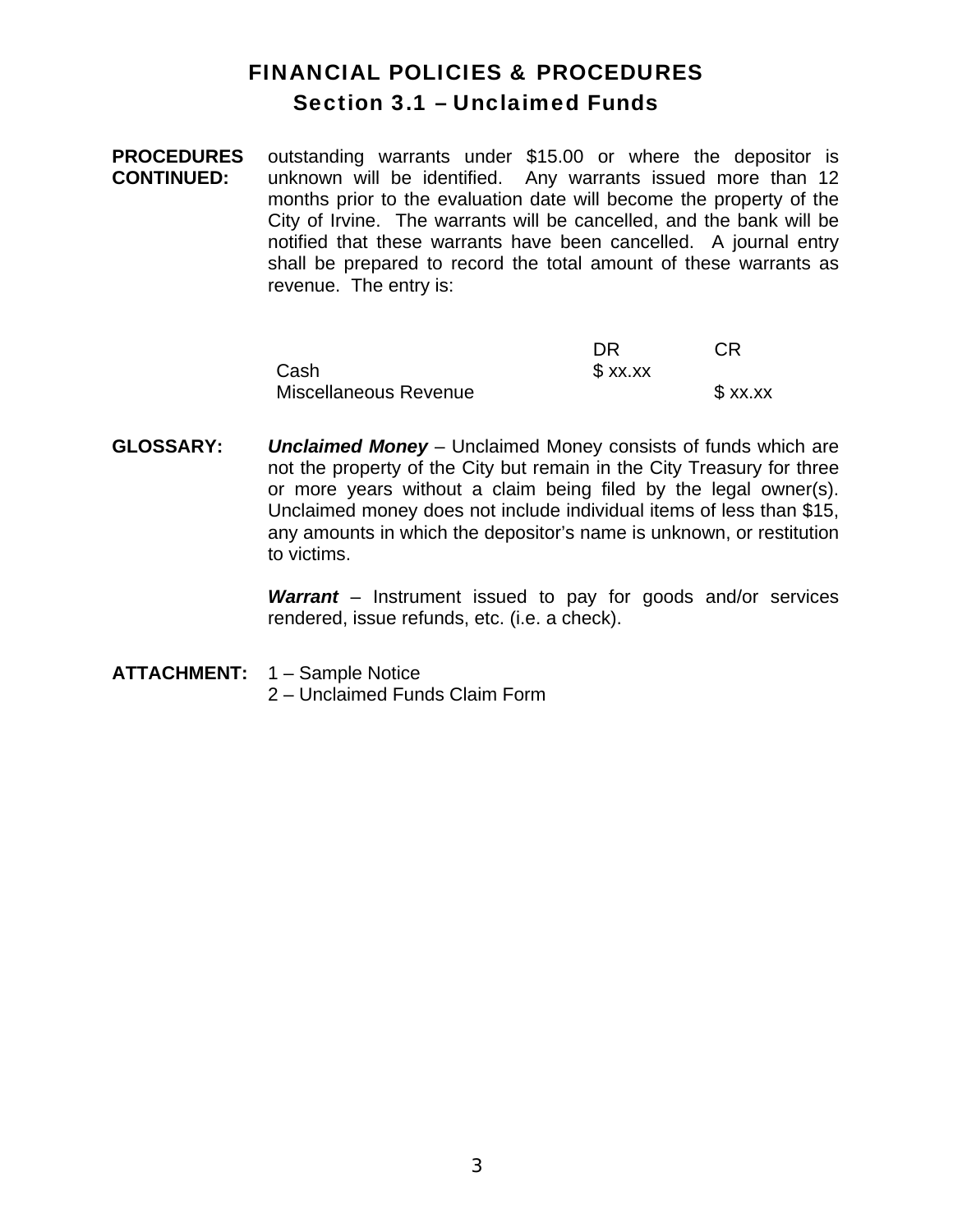### **City of Irvine SAMPLE NOTICE**

Notice is hereby given that the City of Irvine is holding funds for the following persons. If said funds are not claimed by MMMM dd, yyyy, these funds will become the property of the City of Irvine in accordance with California Government Code Sections 50050 – 50056. These funds may be released to the depositor, their heir, beneficiary or duly appointed representative provided a claim form has been completed with the necessary information.

The Unclaimed Money Claim Form is available at the City of Irvine Administrative Services Department, One Civic Center Plaza, Irvine, CA 92606, or by calling Donna Mullally, Finance Administrator at (949) 724-6037. Required claim information includes name, address, phone number, tax identification number, amount of claim, and grounds on which claim is founded. Once a claim is submitted, the Manager of Fiscal Services will determine what, if any, additional information is necessary.

Persons with funds on deposit for over three years:

| <b>NAME</b>     |        | AMOUNT SOURCE OF FUNDS                   |
|-----------------|--------|------------------------------------------|
| John Doe        | 345.78 | <b>General Fund</b>                      |
| Jane Smith      | 127.52 | <b>General Fund</b>                      |
| Michael Johnson |        | 300.00   Community Services Program Fund |
| Karen Henderson |        | 400.00   Community Services Program Fund |